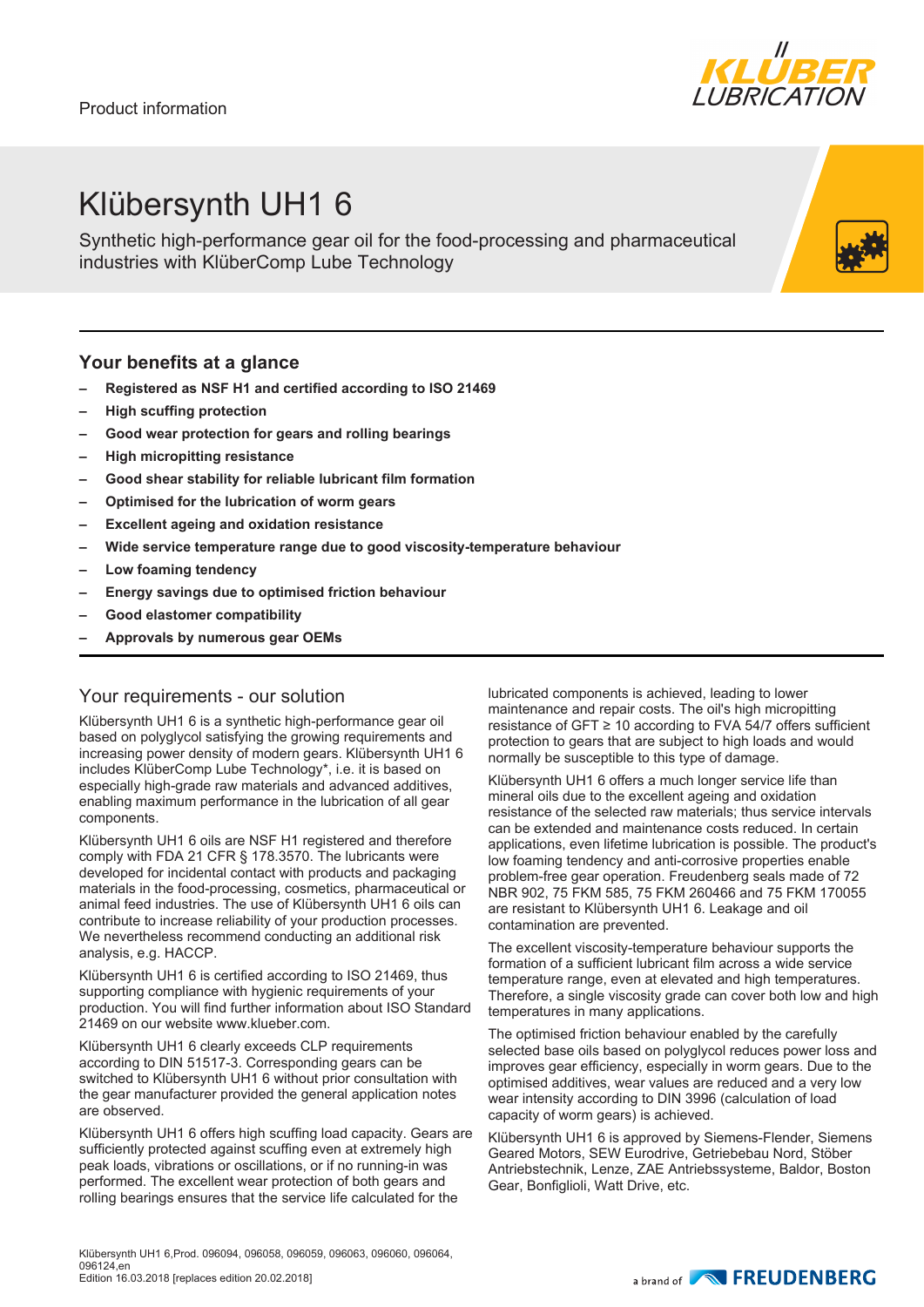### Klübersynth UH1 6

Synthetic high-performance gear oil for the food-processing and pharmaceutical industries with KlüberComp Lube Technology

By using Klübersynth UH1 6 you can benefit from a number of advantages that will help you save costs easily and efficiently. We look forward to hearing from you.

\* For further information, please see our flyer: KlüberComp Lube Technology – Gear oils meeting the highest requirements

#### Application

Klübersynth UH1 6 oil is used for the lubrication of highly loaded spur, bevel and planetary gears, rolling and plain bearings as well as all types of toothed couplings, especially when exposed to high temperatures.

Klübersynth UH1 6 oil was especially developed for the lubrication of worm gears with steel/bronze pairings.

It can also be used for the lubrication of lifting, drive and transport chains.

#### Application notes

Klübersynth UH1 6 can be applied by means of immersion, immersion circulation or injection.The use of drip-feed oilers, brushes, oil cans or suitable automatic lubricating systems is also possible. When using automatic lubricating systems, please note the manufacturer's instructions regarding the maximum permissible viscosity. The low-viscosity varieties are also used for oil mist lubrication.

Klübersynth UH1 6 is not miscible with mineral oil or synthetic hydrocarbons. Prior to switchover, lubrication points should be cleaned, or gears or enclosed systems be flushed with the Klübersynth UH 1 6 oil to be used.

Klübersynth UH1 6 is neutral towards ferrous and nearly all non-ferrous metals.

There may be increased wear when the contact surfaces of design elements made of aluminium or aluminium alloys are exposed to dynamic loads. If necessary, preliminary wear tests should be carried out.

For use at permanent temperatures of 80 °C max., seals made of NBR may be used. For higher temperatures, seals made of FKM should be chosen. It should be noted that elastomers from one or several manufacturers can behave differently; therefore tests should be performed.

When applying Klübersynth UH1 6 oil we recommend the use of two-component paints (reaction paints) for interior coating. Oil gauge glasses should preferably be made of natural glass or polyamide materials. Other transparent plastics, e.g. Plexiglas, have a tendency to crack under stress. The suitability of materials used in contact with Klübersynth UH 1 6 oil should be tested, especially prior to series application.

For checking the contact pattern during running-in, the inspection paint Klübertop P 39-362 Spray (Art. No. 081295) can be used.

Klübersynth UH1 6 is miscible with the special running-in and anti-corrosion oil Klübersynth GEZ 6-220.

#### Viscosity selection

When determining the oil viscosity for gear lubrication, the gear manufacturer's instructions take priority. Only for applications where manufacturer's instructions are not available, the suitable viscosity can be determined as laid down in the worksheet "Hints for Practice - selection of oil viscosity for gears". To determine the correct oil viscosity for bearings, please observe the bearing manufacturer's instructions.

Due to the better viscosity-temperature behaviour of Klübersynth UH1 6 compared to mineral oils, the actual viscosity of Klübersynth UH1 6 during operation differs and can be determined by means of the enclosed diagram.

#### Material safety data sheets

Material safety data sheets can be requested via our website www.klueber.com. You may also obtain them through your contact person at Klüber Lubrication.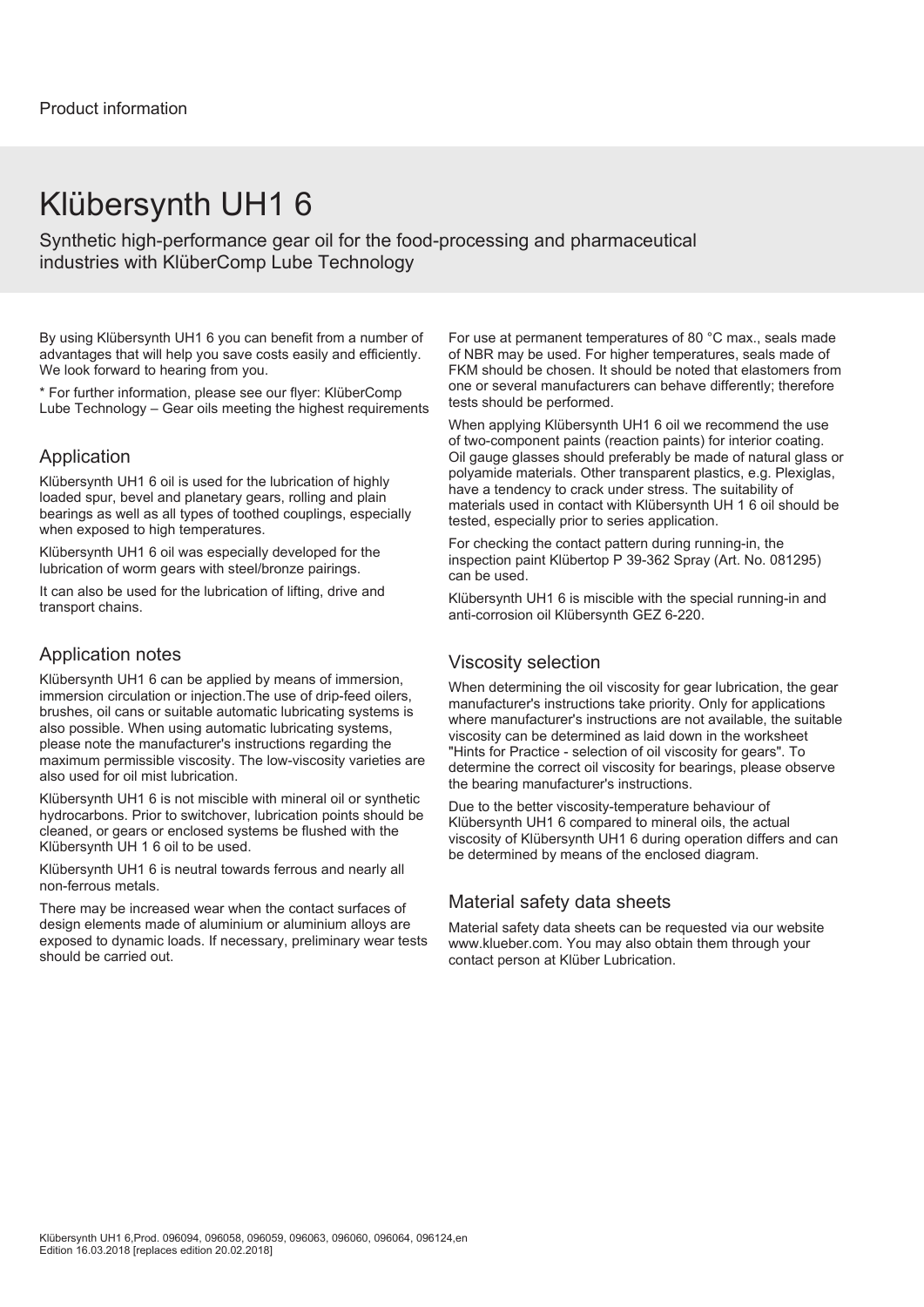

### Viscosity-temperature diagram

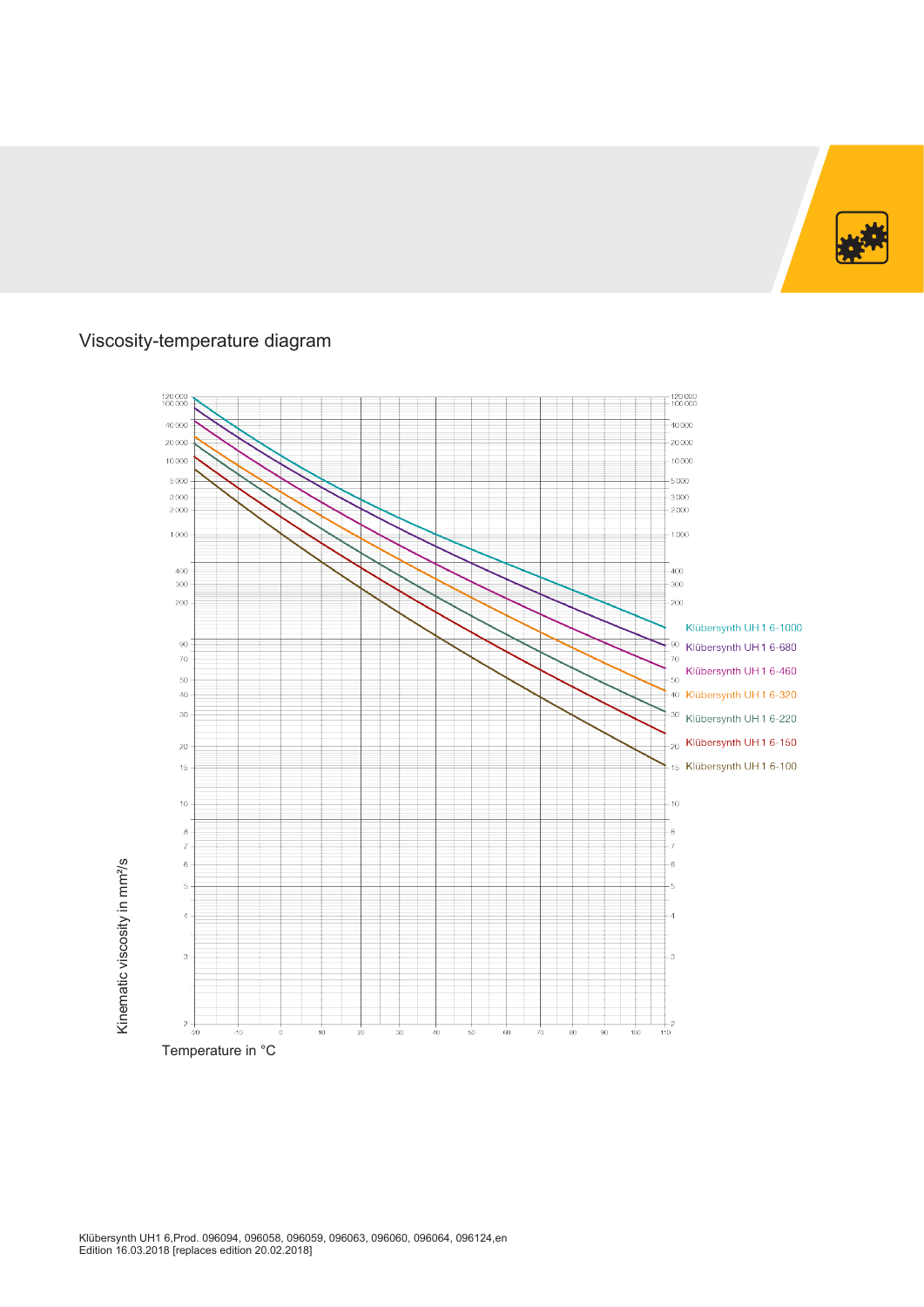# Klübersynth UH1 6

Synthetic high-performance gear oil for the food-processing and pharmaceutical industries with KlüberComp Lube Technology

| <b>Pack sizes</b> | bersynth UH1 6-100<br>1/1251 | Klübersynth UH1 6-150 |
|-------------------|------------------------------|-----------------------|
| Canister 20 I     |                              |                       |
| Drum 200          |                              |                       |

| <b>Product data</b>                                                                                                             | Klübersynth UH1 6-100           | Klübersynth UH1 6-150           |
|---------------------------------------------------------------------------------------------------------------------------------|---------------------------------|---------------------------------|
| Article number                                                                                                                  | 096094                          | 096058                          |
| Marking acc. to DIN 51502                                                                                                       | <b>CLP PG 100</b>               | <b>CLP PG 150</b>               |
| Classification acc. to ISO 12925-1                                                                                              | <b>CKC 100</b>                  | <b>CKC 150</b>                  |
| NSF-H1 registration                                                                                                             | 137 872                         | 124 437                         |
| Lower service temperature                                                                                                       | -35 °C / -31 °F                 | -35 °C / -31 °F                 |
| Upper service temperature                                                                                                       | 160 °C / 320 °F                 | 160 °C / 320 °F                 |
| Density, based on DIN 51757) at 15 °C                                                                                           | 1 040 kg/ $m^3$                 | 1 050 kg/m <sup>3</sup>         |
| Kinematic viscosity, DIN 51562 pt. 01/ASTM D-445/ASTM D 7042, 20 °C                                                             | approx. 250 mm <sup>2</sup> /s  | approx. 390 mm <sup>2</sup> /s  |
| Kinematic viscosity, DIN 51562 pt. 01/ASTM D-445/ASTM D 7042, 40 °C                                                             | approx. 100 mm <sup>2</sup> /s  | approx. 150 mm <sup>2</sup> /s  |
| Kinematic viscosity, DIN 51562 pt. 01/ASTM D-445/ASTM D 7042, 100 °C                                                            | approx. 19.5 mm <sup>2</sup> /s | approx. 28.5 mm <sup>2</sup> /s |
| Viscosity index, DIN ISO 2909                                                                                                   | $>= 190$                        | $>= 210$                        |
| ISO viscosity grade, DIN ISO 3448                                                                                               | 100                             | 150                             |
| Flash point, DIN EN ISO 2592, Cleveland, open-cup apparatus                                                                     | $>= 220 °C$                     | $>= 220 °C$                     |
| Pour point, DIN ISO 3016                                                                                                        | $\le$ = -40 $^{\circ}$ C        | $\le$ = -35 °C                  |
| Foam test, ASTM-D 892, ISO 6247, sequence I/24 °C                                                                               | $= 100/10$ ml                   | $= 100/10$ ml                   |
| Foam test, ASTM-D 892, ISO 6247, sequence II/ 93.5 °C                                                                           | $= 100/10$ ml                   | $\le$ 100/10 ml                 |
| Foam test, ASTM D 892, ISO 6247, sequence III/24°C                                                                              | $= 100/10$ ml                   | $= 100/10$ ml                   |
| Copper corrosion, DIN EN ISO 2160, 24 h/100°C                                                                                   | 1 - 100 corrosion degree        | 1 - 100 corrosion degree        |
| Anticorrosive properties on steel, DIN ISO 7120, method A, steel, 24 h/60 °C                                                    | no rust corrosion degree        | no rust corrosion degree        |
| Ageing properties, ASTM D 2893, increase in viscosity                                                                           | $\leq$ 6 %                      | $= 6 \%$                        |
| FZG scuffing test, DIN ISO 14635-1, A/8.3/90, scuffing load stage                                                               | $>= 12$                         | $>= 12$                         |
| FZG scuffing test, based on DIN ISO 14635-1, A/16.6/90, scuffing load stage                                                     |                                 | $>= 12$                         |
| FAG FE8 rolling bearing test, DIN 51819-3, D 7,5/80-80, wear of cage                                                            | $= 200$ mg                      | $\le$ 200 mg                    |
| FAG FE8 rolling bearing test, DIN 51819-3, D 7,5/80-80, wear of rolling element                                                 | $\le$ 30 mg                     | $\le$ 30 mg                     |
| Minimum shelf life from the date of manufacture - in a dry, frost-free place and in<br>the unopened original container, approx. | 36 months                       | 36 months                       |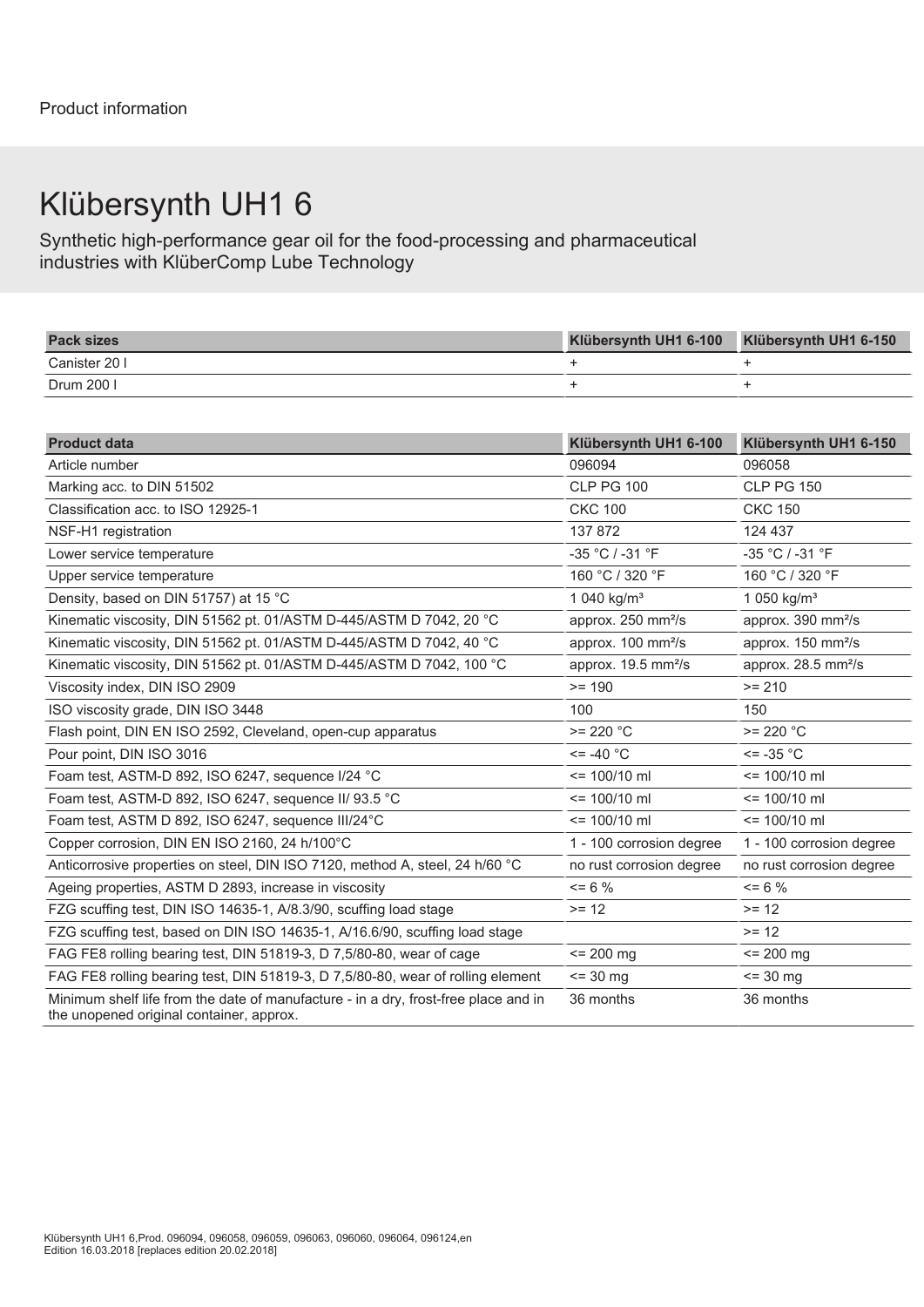

| Klübersynth UH1 6-220 |  | Klübersynth UH1 6-320 Klübersynth UH1 6-460 Klübersynth UH1 6-680 Klübersynth UH1 6-1000 |
|-----------------------|--|------------------------------------------------------------------------------------------|
|                       |  |                                                                                          |
|                       |  |                                                                                          |

| Klübersynth UH1 6-220              | Klübersynth UH1 6-320           | Klübersynth UH1 6-460            | Klübersynth UH1 6-680                    | Klübersynth UH1 6-1000            |
|------------------------------------|---------------------------------|----------------------------------|------------------------------------------|-----------------------------------|
| 096059                             | 096063                          | 096060                           | 096064                                   | 096124                            |
| <b>CLP PG 220</b>                  | <b>CLP PG 320</b>               | <b>CLP PG 460</b>                | <b>CLP PG 680</b>                        | <b>CLP PG 1000</b>                |
| <b>CKC 220</b>                     | <b>CKC 320</b>                  | <b>CKC 460</b>                   | <b>CKC 680</b>                           | <b>CKC 1000</b>                   |
| 124 438                            | 124 439                         | 124 440                          | 124 441                                  | 147 019                           |
| -30 °C / -22 °F                    | -30 °C / -22 °F                 | -30 °C / -22 °F                  | -25 °C / -13 °F                          | -25 °C / -13 °F                   |
| 160 °C / 320 °F                    | 160 °C / 320 °F                 | 160 °C / 320 °F                  | 160 °C / 320 °F                          | 160 °C / 320 °F                   |
| 1 060 kg/m <sup>3</sup>            | approx. 1 065 kg/m <sup>3</sup> | approx. 1 075 kg/m <sup>3</sup>  | approx. 1 075 kg/m <sup>3</sup>          | approx. 1 075 kg/m <sup>3</sup>   |
| approx. 610 mm <sup>2</sup> /s     | approx. 840 mm <sup>2</sup> /s  | approx. 1 270 mm <sup>2</sup> /s | approx. $1\,900 \, \text{mm}^2/\text{s}$ | approx. $2940$ mm <sup>2</sup> /s |
| approx. 220 mm <sup>2</sup> /s     | approx. 320 mm <sup>2</sup> /s  | approx. 460 mm <sup>2</sup> /s   | approx. 680 mm <sup>2</sup> /s           | approx. 1 000 mm <sup>2</sup> /s  |
| approx. $41 \text{ mm}^2/\text{s}$ | approx. 56 mm <sup>2</sup> /s   | approx. 78 mm <sup>2</sup> /s    | approx. 115 mm <sup>2</sup> /s           | approx. 178 mm <sup>2</sup> /s    |
| $>= 220$                           | $>= 220$                        | $>= 240$                         | $>= 250$                                 | $>= 250$                          |
| 220                                | 320                             | 460                              | 680                                      | 1 0 0 0                           |
| $>= 220 °C$                        | $>= 220 °C$                     | $>= 220 °C$                      | $>= 220 °C$                              | $>= 220 °C$                       |
| $\le$ = -35 °C                     | $\le$ = -30 $^{\circ}$ C        | $\le$ = -30 $^{\circ}$ C         | $\le$ -25 °C                             | $\le$ -25 °C                      |
| $\le$ 100/10 ml                    | $= 100/10$ ml                   | $= 100/10$ ml                    | $= 100/10$ ml                            | $\le$ 100/10 ml                   |
| $\le$ 100/10 ml                    | $= 100/10$ ml                   | $= 100/10$ ml                    | $= 100/10$ ml                            | $\le$ 100/10 ml                   |
| $= 100/10$ ml                      | $= 100/10$ ml                   | $= 100/10$ ml                    | $= 100/10$ ml                            | $= 100/10$ ml                     |
| 1 - 100 corrosion degree           | 1 - 100 corrosion degree        | 1 - 100 corrosion degree         | 1 - 100 corrosion degree                 | 1 - 100 corrosion degree          |
| no rust corrosion degree           | no rust corrosion degree        | no rust corrosion degree         | no rust corrosion degree                 | no rust corrosion degree          |
| $= 6 \%$                           | $= 6 \%$                        | $= 6 \%$                         | $= 6 \%$                                 | $= 6 \%$                          |
| $>= 12$                            | $>= 12$                         | $>= 12$                          | $>= 12$                                  | $>= 12$                           |
| $>= 12$                            | $>= 12$                         | $>= 12$                          | $>= 12$                                  | $>= 12$                           |
| $= 200$ mg                         | $= 200$ mg                      | $= 200$ mg                       | $= 200$ mg                               | $= 200$ mg                        |
| $= 30$ mg                          | $= 30$ mg                       | $= 30$ mg                        | $\le$ 30 mg                              | $= 30$ mg                         |
| 36 months                          | 36 months                       | 36 months                        | 36 months                                | 36 months                         |
|                                    |                                 |                                  |                                          |                                   |